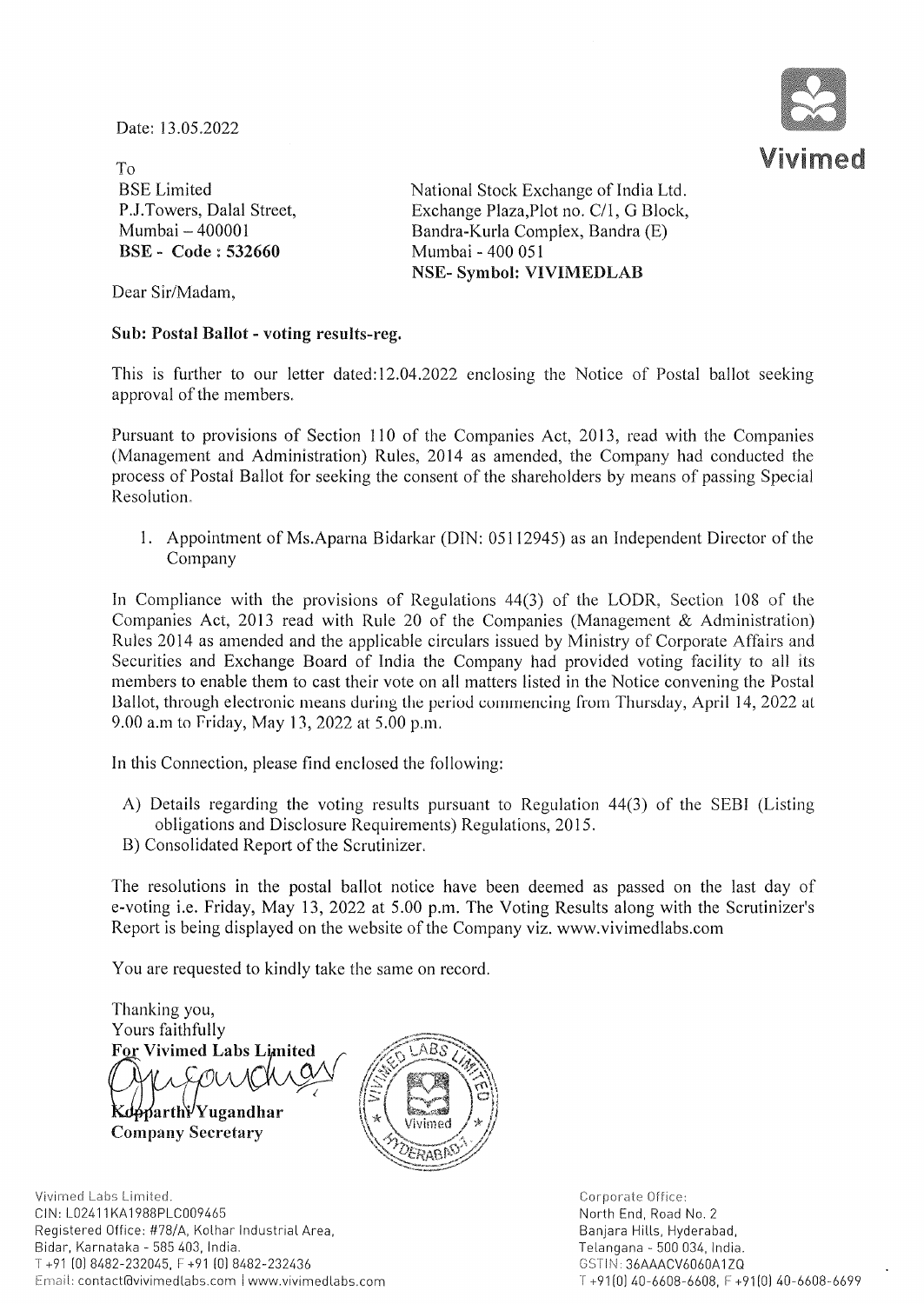| Date of the AGM/EGM/ Postal Ballot                                                                              | 13.05.2022     |  |  |  |  |
|-----------------------------------------------------------------------------------------------------------------|----------------|--|--|--|--|
| Total number of shareholders as on Record date                                                                  | 54592          |  |  |  |  |
| No. of shareholders present in the meeting either in person or through proxy                                    | Not Applicable |  |  |  |  |
| Promoters & Promoter Group                                                                                      | Not Applicable |  |  |  |  |
| Public                                                                                                          | Not Applicable |  |  |  |  |
| No. of Shareholders attended the meeting through Video Conferencing / Other Audio Visual Means - Not Applicable |                |  |  |  |  |
| Promoters & Promoter Group (Votes by Remote E-voting)                                                           |                |  |  |  |  |
| Public (Votes by Remote E-voting)                                                                               |                |  |  |  |  |

Details of Voting results of Remote E-voting pursuant to Regulation 44(3) of SEBI (Listing Obligations and disclosure requirements) Regulations 2015

 $\sim$ 

 $\sim$ 

 $\sim$ 

FOR VIVIMED LABS LT.D. Grugavar  $\epsilon$ XX. YUGANDHAR<br>Company Secretary<br>ACS No. 19315

 $\mathbf{1}$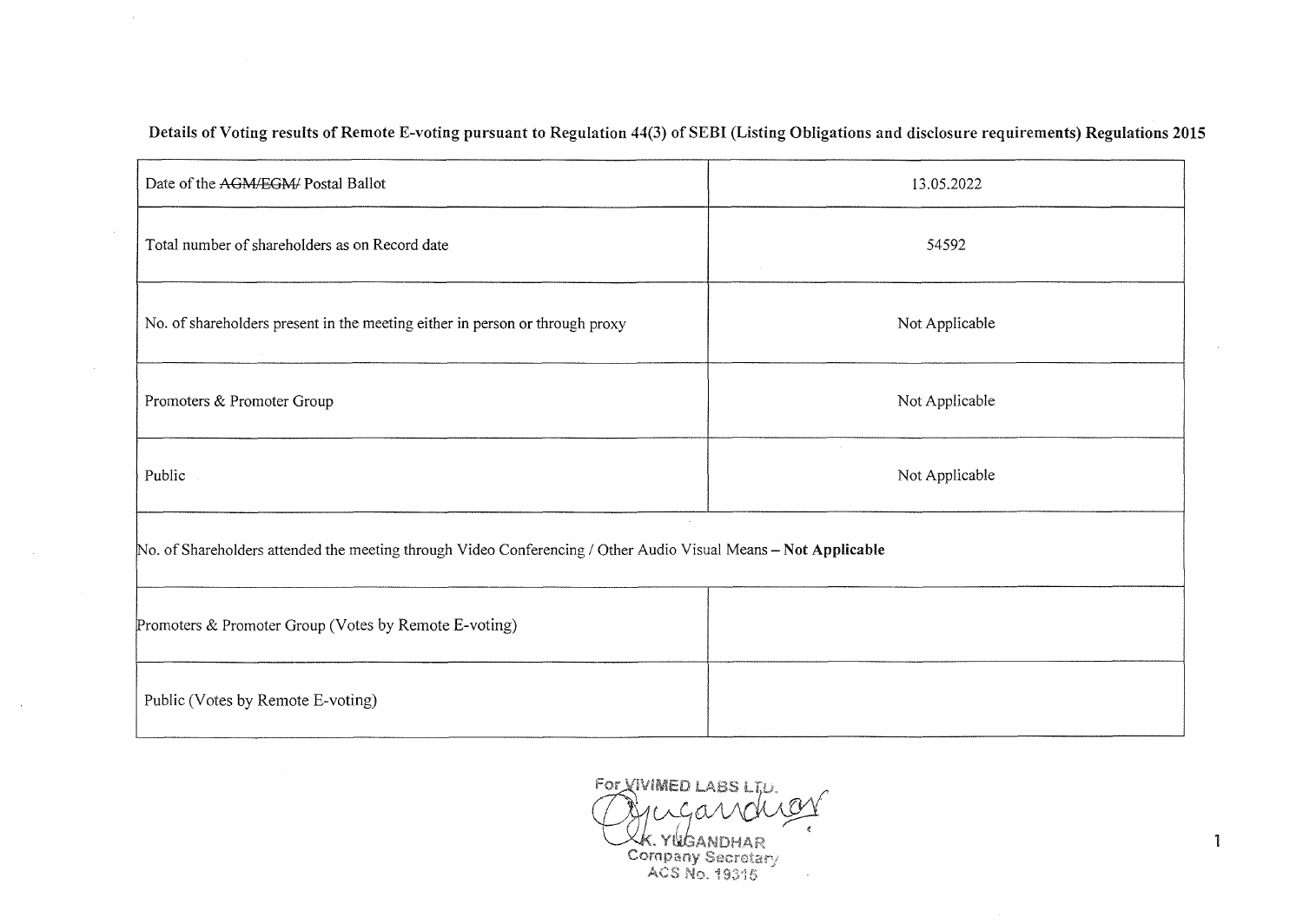Agenda wise disclosure:

| <b>Resolution</b><br>1.              |                                                        |                              | Company                          |                                                                                 |                                        |                                       | Appointment of Ms.Aparna Bidarkar (DIN: 05112945) as an Independent Director of the |                                                                         |
|--------------------------------------|--------------------------------------------------------|------------------------------|----------------------------------|---------------------------------------------------------------------------------|----------------------------------------|---------------------------------------|-------------------------------------------------------------------------------------|-------------------------------------------------------------------------|
|                                      | <b>Resolution required: (Ordinary /Special)</b>        |                              | <b>Special Resolution</b>        |                                                                                 |                                        |                                       |                                                                                     |                                                                         |
| <b>Mode of Voting</b>                |                                                        | E-Voting                     |                                  |                                                                                 |                                        |                                       |                                                                                     |                                                                         |
| agenda/resolution?                   | Whether promoter/ promoter group are interested in the |                              | $\overline{No}$                  |                                                                                 |                                        |                                       |                                                                                     |                                                                         |
| Category                             | <b>Mode of Voting</b>                                  | No. of<br>shares held<br>(1) | No. of<br>votes<br>polled<br>(2) | $\%$<br>of Votes<br>Polled on<br>outstanding<br>shares<br>$(3)=[(2)/(1)]$ * 100 | No.of<br>$Votes -$<br>in favour<br>(4) | No. of<br>$Votes -$<br>against<br>(5) | % of Votes in<br>favour on votes<br>polled<br>$(6)=$<br>$[(4)/(2)]$ * 100           | % of Votes<br>against on votes<br>polled<br>$(7)=$<br>$[(5)/(2)]$ * 100 |
| Promoter<br>and<br>Promoter<br>Group | E-Voting                                               | 18222031                     | 11047157                         | 60.6253                                                                         | 11047157                               | 0                                     | 100.0000                                                                            | 0.0000                                                                  |
|                                      | Poll                                                   |                              | $\mathbf{0}$                     | 0.0000                                                                          | 0                                      | $\mathbf 0$                           | 0                                                                                   | 0                                                                       |
|                                      | Postal Ballot (if applicable)                          |                              | $\Omega$                         | 0.0000                                                                          | $\Omega$                               | $\mathbf 0$                           | $\Omega$                                                                            | 0                                                                       |
|                                      | Total                                                  |                              | 11047157                         | 60.6253                                                                         | 11047157                               | $\circ$                               | 100.0000                                                                            | 0.0000                                                                  |
| Public-<br>Institutions              | E-Voting                                               | 1359771                      | $\mathbf 0$                      | 0.0000                                                                          | 0                                      | $\mathbf 0$                           | 0                                                                                   | 0                                                                       |
|                                      | Poll                                                   |                              | $\mathbf 0$                      | 0.0000                                                                          | 0                                      | 0                                     | $\mathbf 0$                                                                         | $\mathbf 0$                                                             |
|                                      | Postal Ballot (if applicable)                          |                              | $\mathbf 0$                      | 0.0000                                                                          | 0                                      | $\circ$                               | $\Omega$                                                                            | 0                                                                       |
|                                      | <b>Total</b>                                           |                              | $\mathbf 0$                      | 0.0000                                                                          | 0                                      | $\Omega$                              | 0.0000                                                                              | 0.0000                                                                  |
| <b>Public-Non</b><br>Institutions    | E-Voting                                               | 63332113                     | 1955629                          | 3.0879                                                                          | 1939004                                | 16625                                 | 99.1499                                                                             | 0.8501                                                                  |
|                                      | Poll                                                   |                              | $\mathbf 0$                      | 0.0000                                                                          | 0                                      | 0                                     | $\overline{0}$                                                                      | 0                                                                       |
|                                      | Postal Ballot (if applicable)                          |                              | $\mathbf 0$                      | 0.0000                                                                          | $\Omega$                               | $\Omega$                              | $\mathbf 0$                                                                         | 0                                                                       |
|                                      | Total                                                  |                              | 1955629                          | 3.0879                                                                          | 1939004                                | 16625                                 | 99.1499                                                                             | 0.8501                                                                  |
|                                      | <b>TOTAL</b>                                           | 82913915                     | 13002786                         | 15.6823                                                                         | 12986161                               | 16625                                 | 99.8721                                                                             | 0.1279                                                                  |

2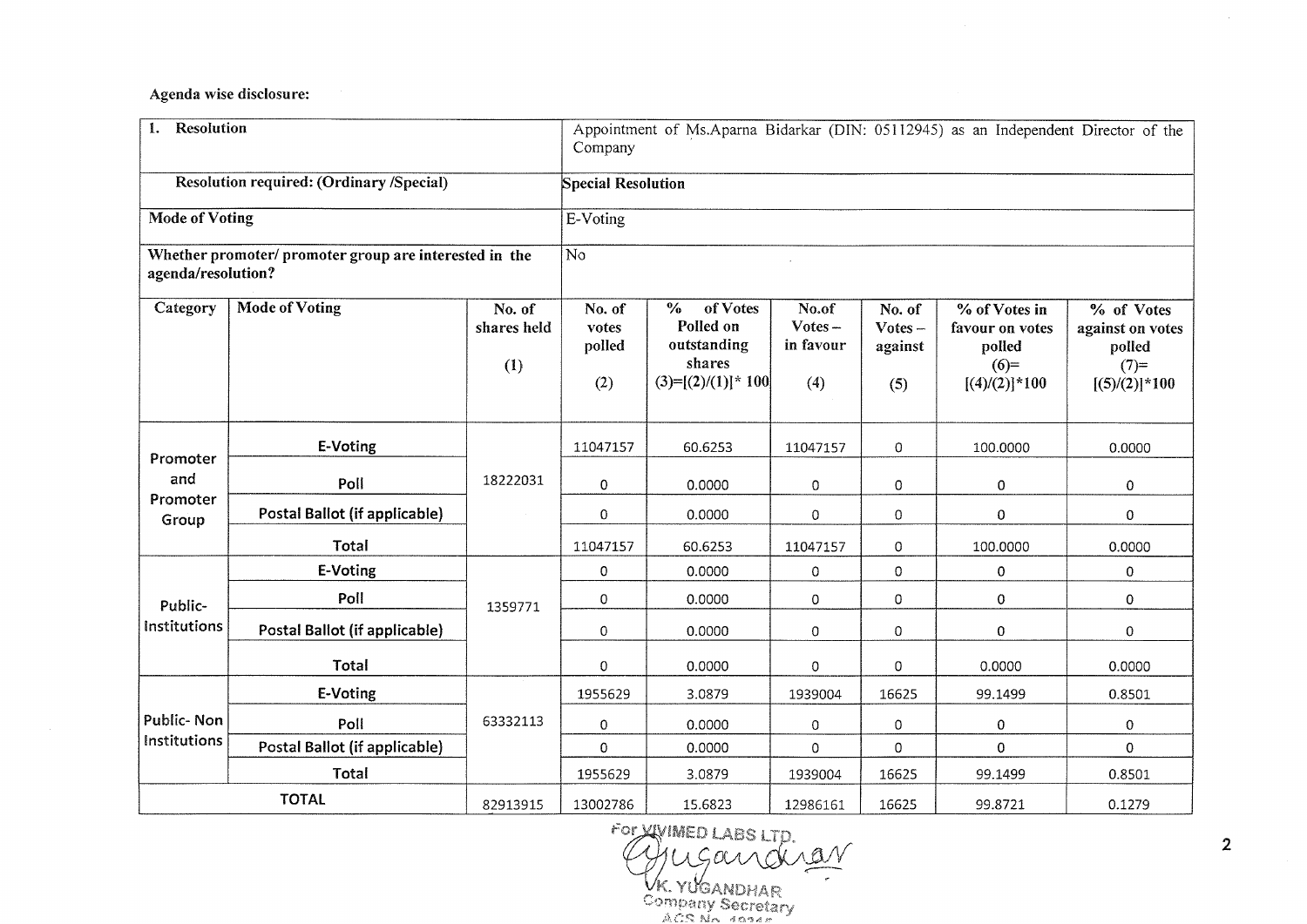## N.V.S.S. SURYANARAYANA RAO

B.Com, A.C.S.

COMPANY SECRETARY IN PRACTICE

#### SCRUTINIZER'S REPORT [Pursuant to Section 110 of the Companies Act, 2013 and Rule 22(9) of the Companies (Management and Administration) Rules, 2014]

Date: 13.05.2022

To The Chairman/ Managing Director/ Company Secretary Vivimed Labs Limited North End Complex, Road No.2, Banjara Hills, Hyderabad-500034

#### Report of Scrutinizer

I, N.V.S.S.Suryanarayana Rao, Practicing Company Secretary, Hyderabad, have been appointed as the Scrutinizer to conduct the Postal ballot process through electronic voting process ("remote evoting") instead of submitting the Postal Ballot Form physically in respect of the following Special Resolutions:

L Appointment of Ms.Aparna Bidarkar (DIN: 05112945) as an Independent Director of the Company

applicable provisions, if any, of the Companies Act, 2013 (the "Act") (including any statutory modification or re-enactment thereof for the time being in force) read with Rule 22 of the Companies (Management and Administration) Rules, 2014 (the "Rules"), as amended from time to time, read with the General Circular No. 14/2020 dated April 8, 2020, the General Circular No. *17/2020* dated April 13, 2020, the General Circular No. 22/2020 dated June 15, 2020, the General Circular No. 33/2020 dated September 28, 2020 and the General Circular No. *39/2020* dated December 31, 2020, General Circular No.1 0/2021 dated June 23, 2021 and General Circular No.20/2021 dated December 8, 2021 issued by the Ministry of Corporate Affairs ("MCA") (hereinafter collectively referred to as "MCA Circulars") and pursuant to other applicable laws and regulations.

The Postal Ballot Notice dated: 12.04.2022 along with statement setting out material facts under Section 102 of the Act in respect of the above mentioned resolution, as confirmed by the Company, was sent, via e-mail only to the Members whose names appeared in the Register of Members / List of Beneficial Owners as received from Depositories and whose e-mail addresses were registered with the Company/ Depositories.

The Company had availed the e-voting facility offered by Central Depository Services (India) Limited (CDSL) for conducting remote e-voting by the shareholders of the Company.

The shareholders of the Company holding shares as on the "cut-off' date of Friday, April 8, 2022 were entitled to vote on the resolution as contained in the Notice.

The voting period for remote e-voting commenced on Thursday, April 14,2022 at 9.00 a.m and ended on Friday, May 13,2022 at 5.00 p.m and the Central Depository Services (India) Limited (CDSL) evoting module was disabled thereafter.

The votes cast under remote e-voting facility were thereafter unblocked.

I have scrutinized and reviewed the votes cast through remote e-voting based on the data downloaded from the Central Depository Services (India) Limited (CDSL) e-voting system and have maintained a